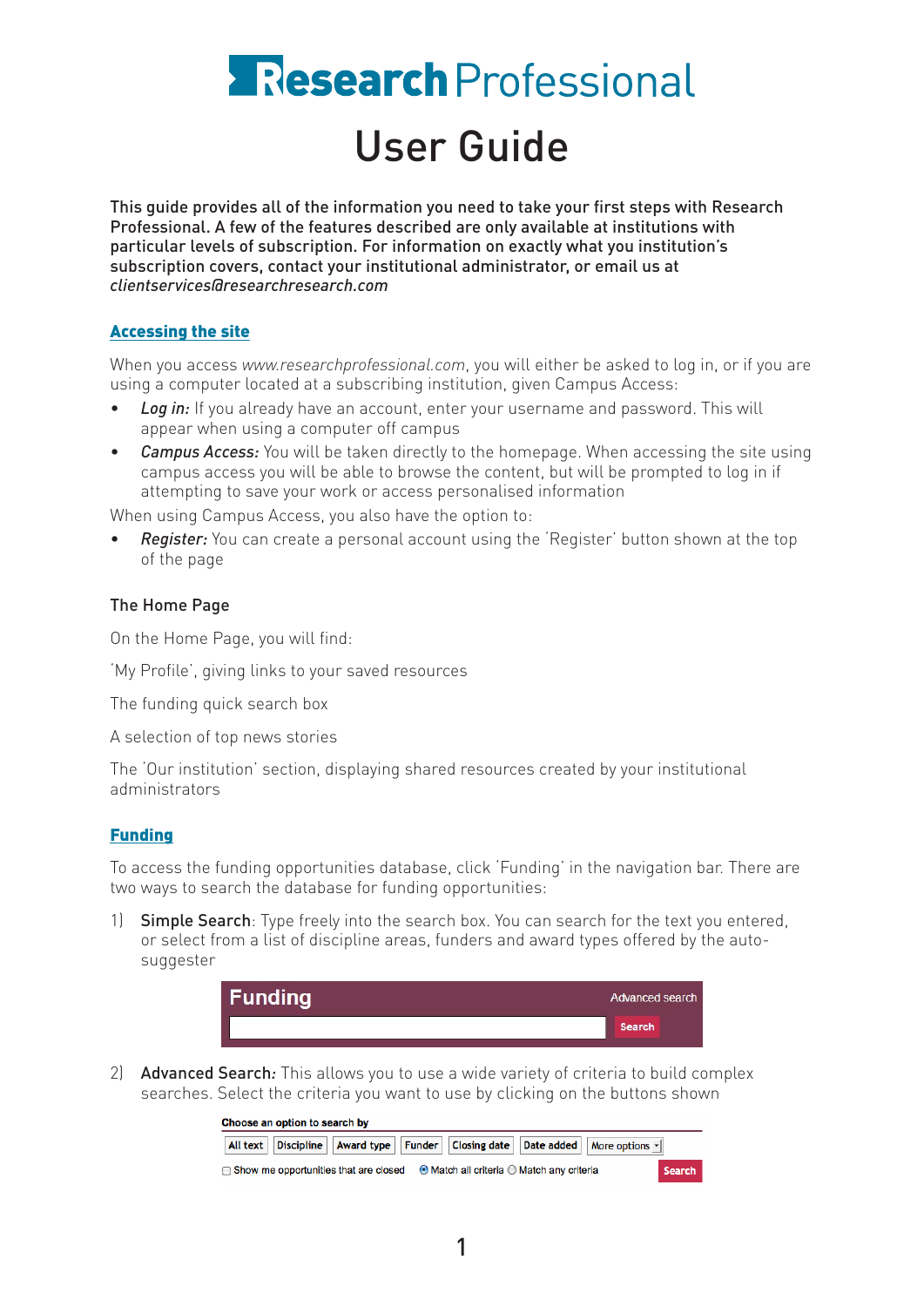## To sort your results

Using the sort toolbar you can re-order your results and change how many results you see per page

> **AV** Results per page Sort **Closing date** 50

## Viewing your results

Your results contain a summary of each funding opportunity, displaying the closing date, opportunity title, funder and maximum award amount (if available).

To view further information about an opportunity click on its title. You will see a full description of the opportunity, with contact details for the funder and links to the funder's website. Use the back button in your browser to return to your search results.

## Saving your results

- 1) To save a search. Above the search box you will see the save button, click on this to save your search criteria.
- 2) To bookmark a funding opportunity. Select one or more funding opportunities from your results using the tick box, then click the **Bookmark** button, which can be found above the search results.

You can view your saved searches and bookmarks on the right hand side of the page.

## Creating an opportunities calendar

If your institution has a Networked level subscription to Research Professional, you can view the results of your funding searches in an online calendar.

After building a search, open the 'Actions' menu next to the 'Save' button, and select 'Calendar'. Your calendar will open in a new tab.

## Funding Insight

If your institution has a subscription to Funding Insight, you will see extra information available when you click the Funding button in the navigation bar. This includes:

- The funding hubs: You will see headings for the major research disciplines above the search bar. Each one has it's own page dedicated to that area, displaying breaking news, new funding opportunities and details on the major funders.
- **Know how:** Guidance from leading experts on everything involved in making winning proposals.
- Top funders: Pages pulling together information taken from around the site on the most prominent funding bodies.

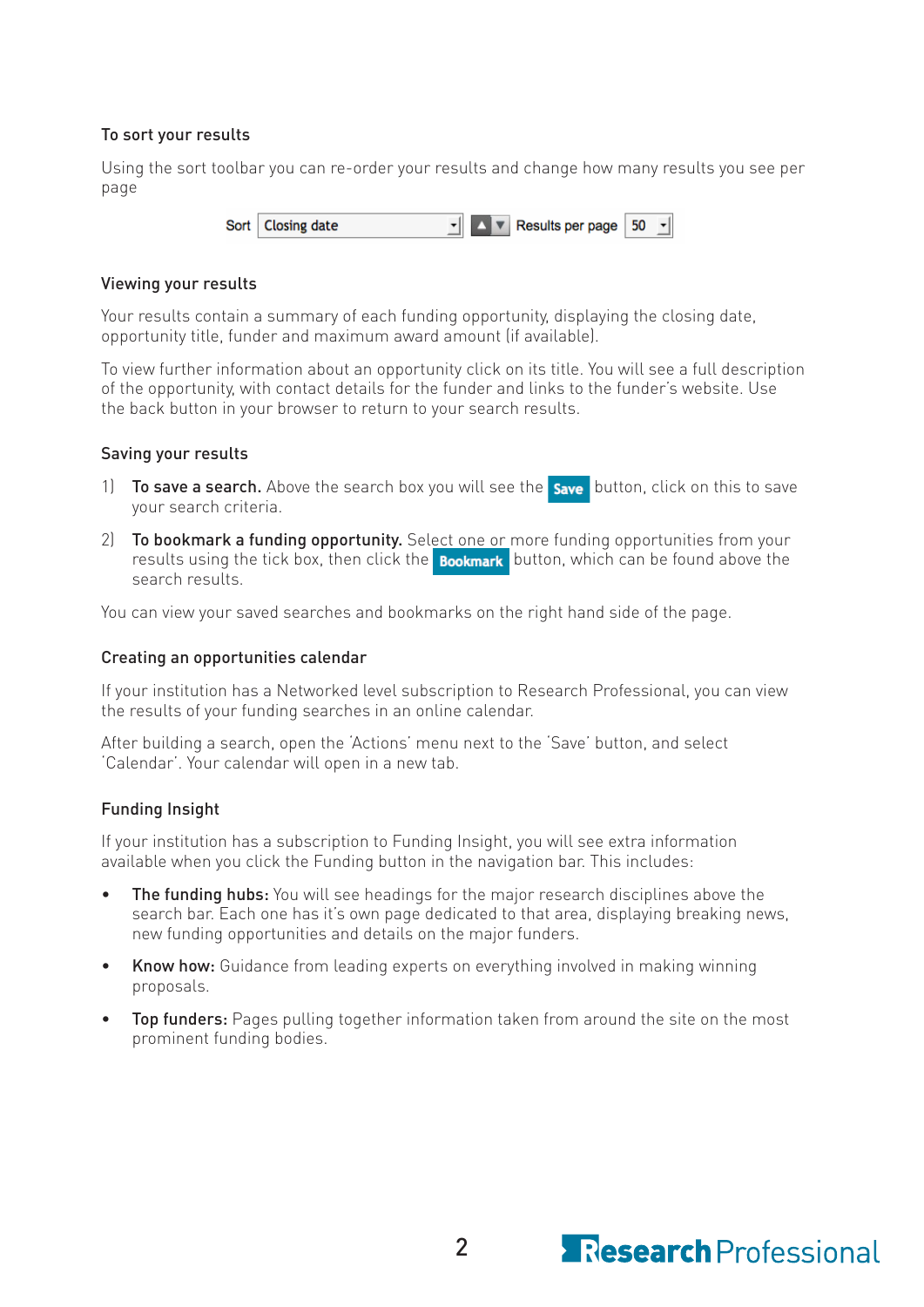## News

In this section you will find detailed coverage of research policy and practice news from around the world.

#### Viewing the news

The news is organised under a number of topic headings, each with a selection of sub-topics underneath. Use the navigation towards the top of the page to select the topic you wish to view.

| <b>News</b> |                                            |  |  |                                                                                                                       | <b>Advanced Articles Search</b> |
|-------------|--------------------------------------------|--|--|-----------------------------------------------------------------------------------------------------------------------|---------------------------------|
|             | UK Europe Australia Africa USA World Views |  |  |                                                                                                                       |                                 |
|             |                                            |  |  | Politics Research Councils Universities REF 2014 Open Access Charities & Societies Innovation Careers Views of the UK |                                 |

## Receiving News alerts

You can receive email updates on recent news articles within your areas of interest. To start receiving news alerts, navigate to a topic page that interests you, and click the **Email me updates** button. You can choose to receive updates on multiple topics.

#### Searching the news archive

If you would like to search through our archived news stories, click the 'Advanced Articles Search' option in the news navigation. The advanced news search works in the same way as the advanced funding search, described earlier.

## Awards

If your institution subscribes to Funding Insight, you will have access to the awards section. Here you can search see details of past awards from a number of funders. For details of the funders currently covered in the Awards section, please see our help website.

Search for the awards you are interested in using any combination of the listed criteria: *Project title, PI name, Award year, Funder, Host institution, Reference ID and Award value (£)*.

#### Viewing your results

Your results list will show the title of each funded project, the name of the principle investigator, the funded institution, the funder and the value of the award.

You can sort your results by using the toolbar:

|  |  |  | Sort   Organisation $\underline{\cdot}$   $\begin{array}{ c c c c c }\n\hline\n\end{array}$ Results per page   50 $\underline{\cdot}$ |  |  |  |
|--|--|--|---------------------------------------------------------------------------------------------------------------------------------------|--|--|--|
|--|--|--|---------------------------------------------------------------------------------------------------------------------------------------|--|--|--|

To view further information, click on the project title. You will be able to view additional details on the award itself. Additionally, if the opportunity that funded the project is still available, you can view its entry in Research Professional by clicking on 'View the funding opportunity'.